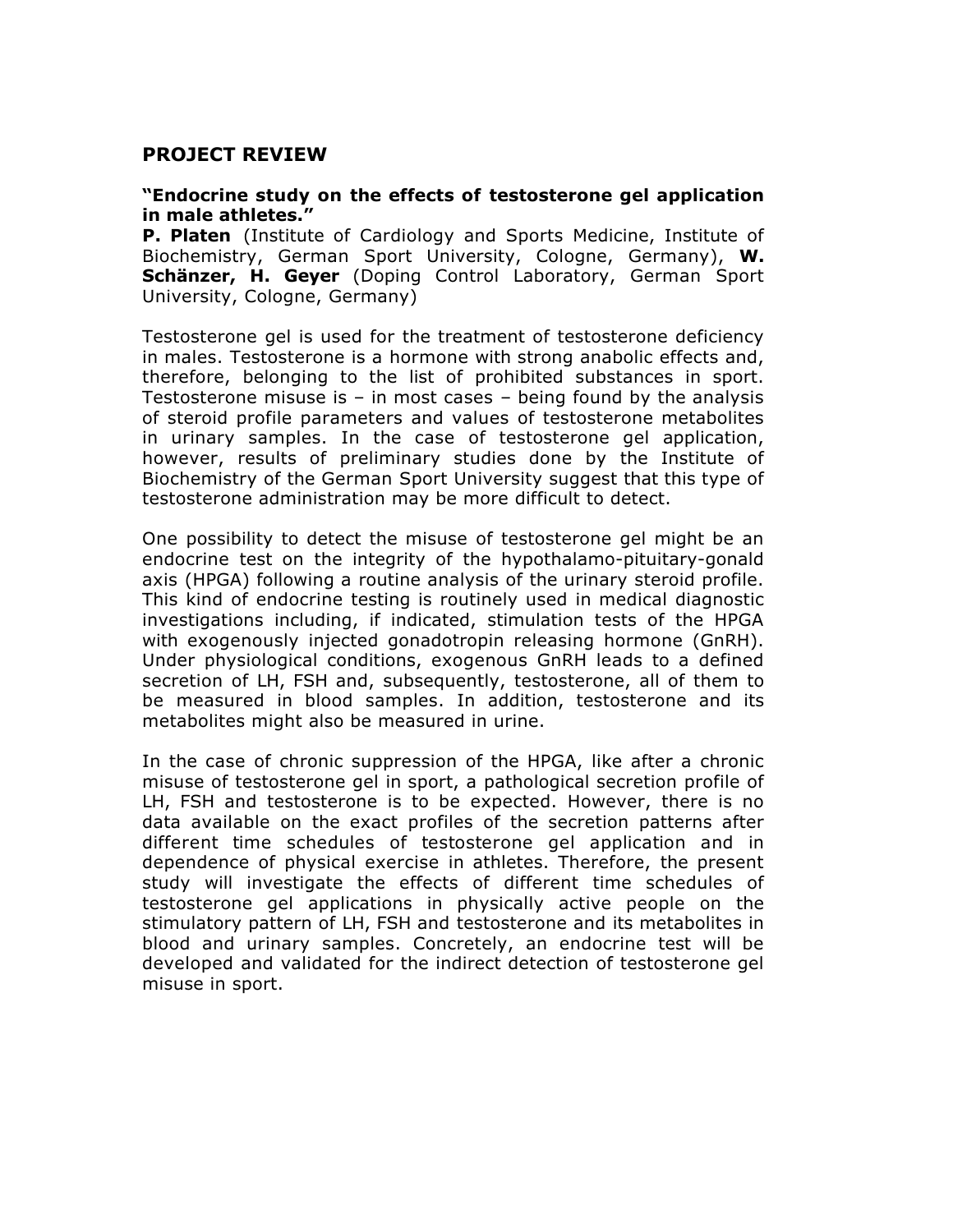# **Endocrine Study on the Effects of Testosterone Gel Application in Male Athletes**

### **Results and Conclusions**

The misuse of testosterone gel has not been detectable at the beginning of this study. Therefore, the aim of the present study was to investigate the effects of two different time schedules of testosterone gel applications in physically active male athletes on the stimulatory pattern of LH, FSH and testosterone in blood samples, and thereby developing and validating an endocrine test for the indirect detection of testosterone gel misuse in sports. 17 physically active male subjects agreed to participate and were randomly divided into 2 groups. Group 1  $(n=8)$  received 100 mg of testosterone gel per day over a period of 6 weeks in an intermittent manner with 7 days of application being followed by 7 days of wash-out-phases in between  $(INT)$ . Group 2 (n=9) constantly received 100 mg of testosterone gel (Tgel) per day over the same period of 6 weeks (CON). Total time of application resulted in 3 weeks in INT and 6 weeks in CON. Serum basal concentrations of luteinizing hormone (LH), follicle stimulating hormone (FSH), total testosterone (T), and free testosterone (fT) were determined at 9 a.m. prior to the first Tgel application (W-1), weekly during the 6 week application period (W1 – W6) after each 7-days phase of Tgel application, plus two times after a wash-out period, once after 7 days (W7) and once after 21 days (W10) after the end of Tgel application. Furthermore, we analysed LH, FSH, T and fT 30 min, 75 min, and 120 min after exogenous injection of 100 ug of Gonadotropin Releasing Hormone (GnRH) at each time point of basal hormone measurement.

Main results of the study showed a fast reaction of the pituitary gonadotropins after exogenous Tgel application. We observed a suppression of the spontaneous LH and FSH secretion (basal values) after only one week of Tgel, and a fast restitution in the wash-out weeks during intermittent Tgel and after the last week of Tgel during INT and CON. Doping with testosterone, therefore, indirectly is detectable from repetitive measurements of basal LH and FSH values, if 1st blood sample is taken as soon as possible (within a less than one week period) after finishing doping with testosterone gel, and if concentrations are interpreted individually. Although we found a trend for the expected immediate (e.g. after one week of Tgel) increase in exogenous GnRH-induced LH- and FSH-release, and a following decline according to a reduced gonadotropin biosynthesis, exogenous GnRH-induced LH- and FSH increments were not altered significantly beside a significant delayed reduction in GnRH-induced LH and FSH release after 6 weeks of Tgel, which remained reduced for both hormones even after 1 week of wash-out. The missing significance was mainly due to high inter-individual variability in stimulated LH and FSH secretion. For doping analysis of testosterone gel misuse, the combination of (still) reduced GnRH-induced LH and FSH release and already renormalized LH and FSH basal values after a period of testosterone gel application is another indirect indicator. As total and free testosterone concentrations showed a high inter-individual variability and remained in the normal range in many cases, the simple measurement of their blood values is not sufficient for the detection of testosterone gel doping. Serial measurements of blood concentrations in addition to the values of LH and FSH, however, might help in the interpretation of high-normal values.